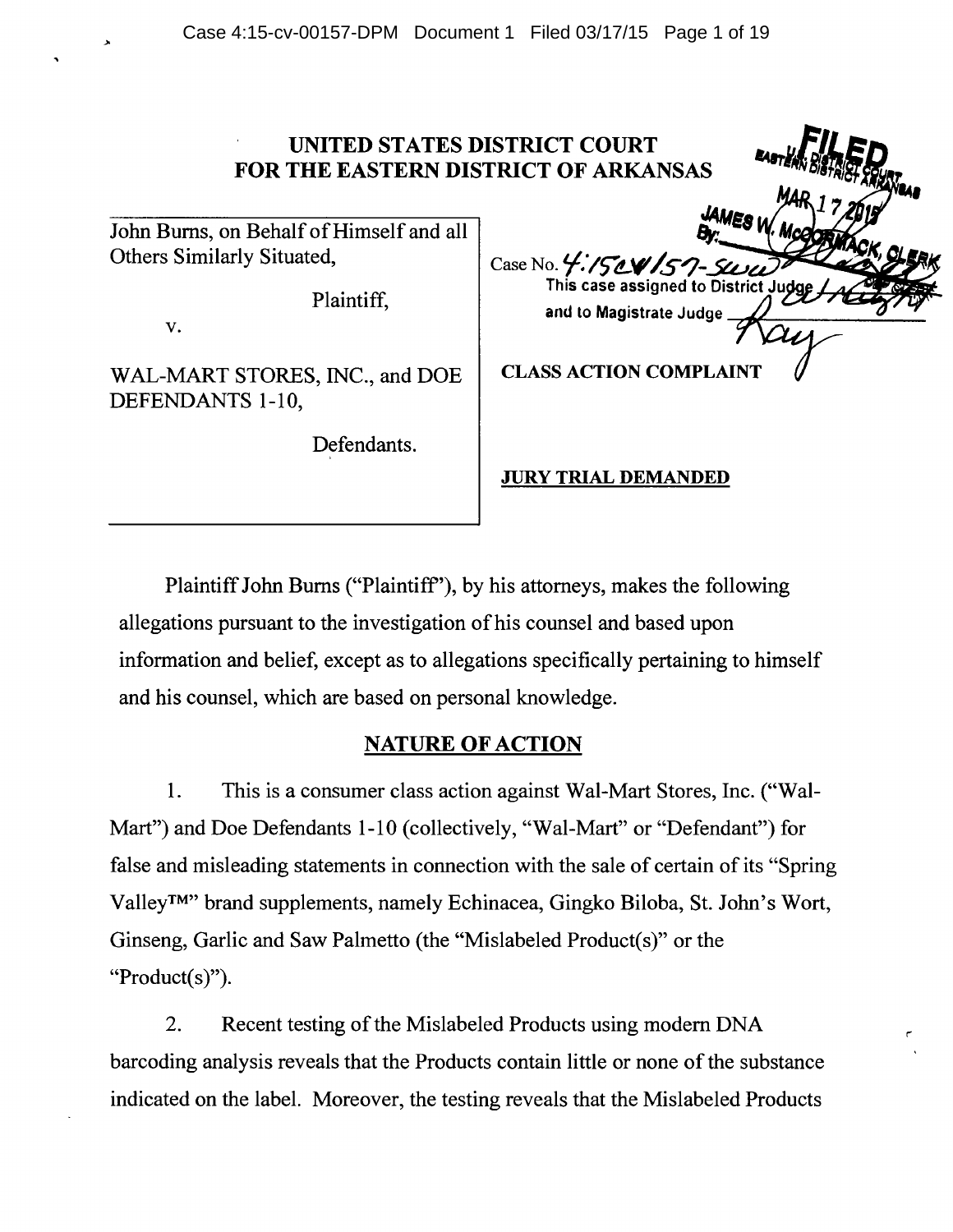contain various filler ingredients that were not listed on the label including ingredients that are dangerous to some consumers, such as wheat or gluten.

 $\ddot{\phantom{1}}$ 

3. On February 2, 2015, Wal-Mart received a cease and desist letter from the New York Attorney General requiring that it remove certain products identified by lot number from its shelves. However, Wal-Mart continues to sell the same Mislabeled Products in its stores and on its website bearing lot numbers other than those specifically identified by the New York Attorney General.

4. As a direct and proximate result of Defendant's false and misleading advertising claims and marketing practices, Plaintiff and the members of the Class, as defined herein, purchased the Mislabeled Products. Plaintiff and members of the Class have been injured in fact because the Mislabeled Products did not contain the ingredients that they paid for. Plaintiff and Class Members have suffered an ascertainable and out-of-pocket loss. Plaintiff and members of the Class seek a refund and/or rescission of the transaction and all further equitable and injunctive relief as provided by applicable law.

5. Plaintiff seeks relief in this action individually and on behalf of all purchasers of the Mislabeled Products for breach of express warranty, breach of implied warranty of merchantability, negligent misrepresentation, unjust enrichment and violation of The Florida Unfair and Deceptive Trade Practice Act ("FDUTPA").

#### **THE PARTIES**

6. Plaintiff John Bums is a resident of Kissimmee, Florida. He purchased Wal-Mart's Spring Valley™ Garlic Supplement Product at a Wal-Mart store in Kissimmee, Florida approximately two or three times between 2009 and 2013. He paid cash for these purchases.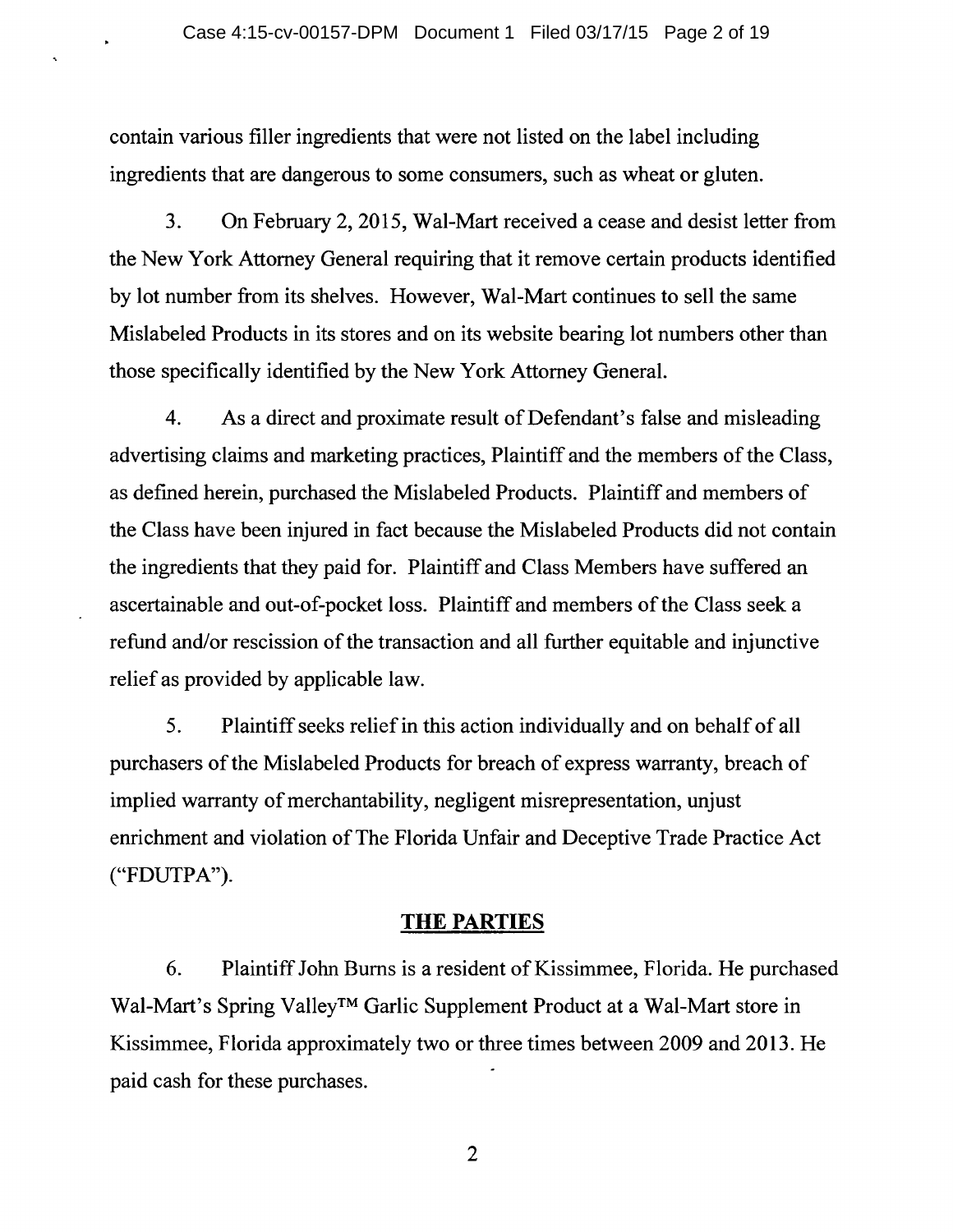7. Plaintiff purchased this Wal-Mart's Spring Valley™ Garlic Supplement Product based on claims on the product label, including, but not limited to, the claim that the Product actually contained the labeled ingredients in the concentrations indicated on the label. At the time of his purchases, he believed that the Product actually contained the labeled ingredients in the concentrations indicated on the packaging and believed that the Product did not contain filler ingredients that were not listed on the product label. He would not have purchased the Wal-Mart's Spring Valley™ Garlic Supplement Product if he had known that the Product did not contain the ingredients listed on the product label and instead contained unidentified filler ingredients.

8. Defendant Wal-Mart Stores, Inc. is a Delaware corporation with its principal place of business in Bentonville, Arkansas. Wal-Mart is the world's largest retailer, and operates more than 4, 100 retail stores in the United States. Wal-Mart manufactures and sells its own line of dietary supplements under the Spring Valley™ brand name.

9. Doe Defendants 1-10 are individuals and corporations, who participated in the mislabeling of the Mislabeled Product and whose true names are presently unknown to Plaintiff.

10. Collectively Wal-Mart and the Doe Defendants are referred to as "Wal-Mart" or Defendant.

## JURISDICTION AND VENUE

11. This Court has subject matter jurisdiction over this action pursuant to 28 U.S.C. § 1332(d) because there are more than 100 Class Members, the aggregate amount in controversy exceeds \$5,000,000.00, exclusive of interest,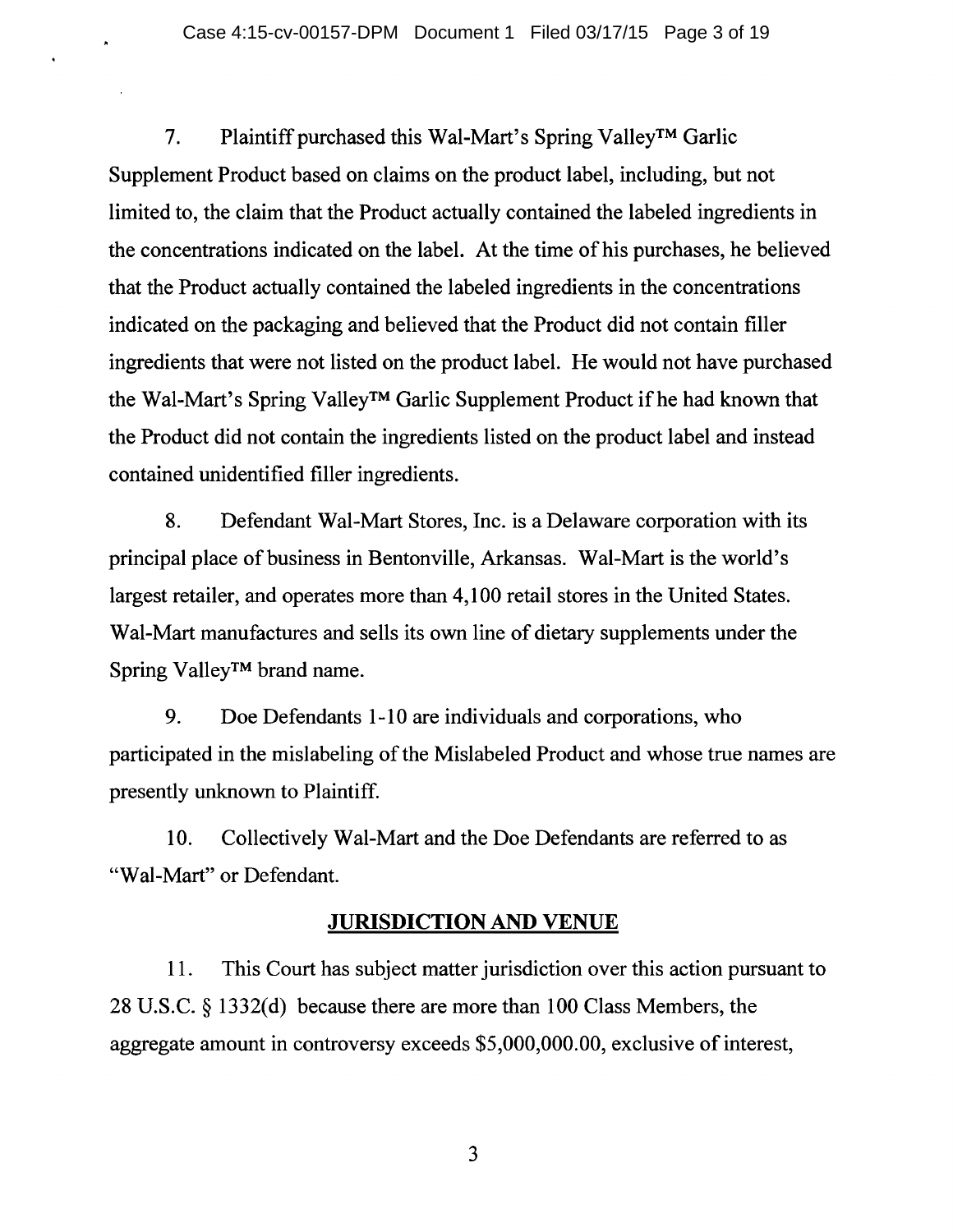fees, and costs, and at least one Class member is a citizen of a state different from Defendant.

12. The Court has personal jurisdiction over the Defendant because Wal-Mart maintains its corporate headquarters within the State, and it sold the Mislabeled Products within the State. Defendant also sold the Mislabeled Products in Florida and throughout the country.

13. Venue is proper in this District pursuant to 28 U.S.C. § 1391 because Wal-Mart maintains its corporate headquarters in this state, and its Products are sold extensively in this District.

# **FACTUAL ALLEGATIONS COMMON TO ALL CLAIMS**

## **A. The Mislabeling of Dietary Supplements**

14. The dietary supplement industry generates approximately \$32 billion in annual revenue and the industry is projected to take in \$60 billion per year by 2021.

15. Unlike prescription and over the counter drugs, dietary supplements are largely unregulated. Neither the U.S. Food and Drug Administration ("FDA") nor any other federal or state agency routinely tests dietary supplements for quality, purity and strength prior to sale.

16. With respect to the purity of product ingredients, the industry essentially operates on an honor system. While there are more than 85,000 dietary supplement products on the market, the FDA only inspects approximately 600 facilities a year. According to a joint statement from the American College of Medical Toxicology and the American Academy of Clinical Toxicology, "there is a lack of stringent quality control of the ingredients present in many herbal and dietary supplements."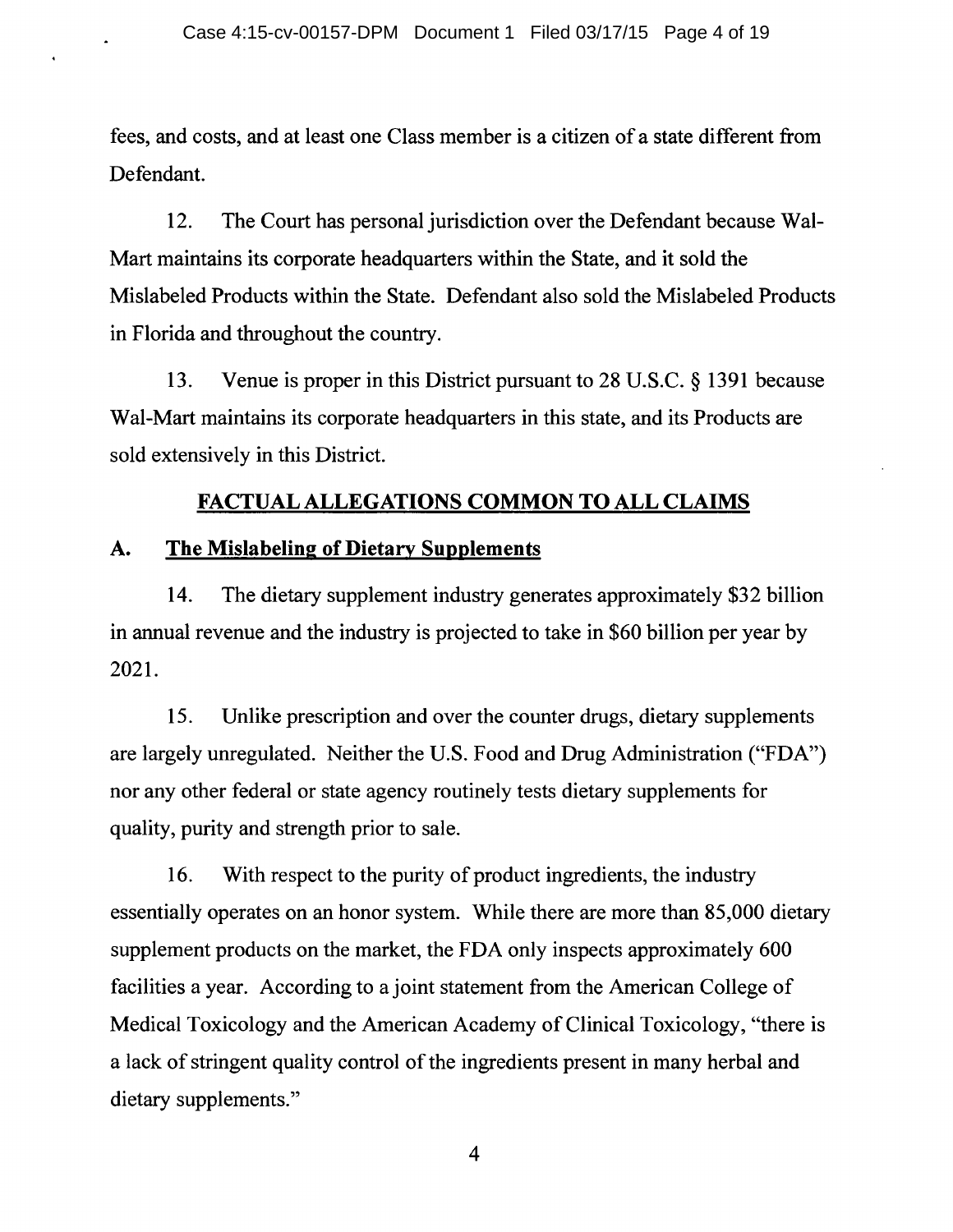17. The lack of oversight in an expanding lucrative market has led some industry players to commit massive wide scale fraud, misrepresenting the ingredients in the products and substituting them with cheap, abundant and sometimes dangerous filler ingredients. Indeed, the World Health Organization has determined that the adulteration of consumer products is a threat to consumer safety.

18. Consumers have no way of knowing that the products they purchase actually contain the ingredients on their labels or if they are mislabeled.

#### **B. DNA Bar Coding**

19. In the fight against product mislabeling, DNA barcoding has become an invaluable tool. DNA barcoding testing has been recognized as a robust, rapid, cost-effective and broadly applicable approach to accurate species identification.

20. DNA barcoding is a taxonomic method that uses a short genetic marker in an organism's DNA to identify it as belonging to a particular species.

21. DNA barcoding tests examine the sequence variation within a short standardized region of the genome that is known to have a high variability between different species. The sequence is then compared to a database of known species to identify the species to which the sample belongs.

22. DNA barcoding has been used to identify species since around 2003. In recent years, the technique has been used to determine the accuracy of herbal product labels. The results indicate that many products do not contain the ingredients listed on their labels and often contain filler ingredients dangerous to some consumers.

23. In 2010, the PBS News Hour featured an expose on the herbal supplement industry titled, What's Really In Herbal Supplements. PBS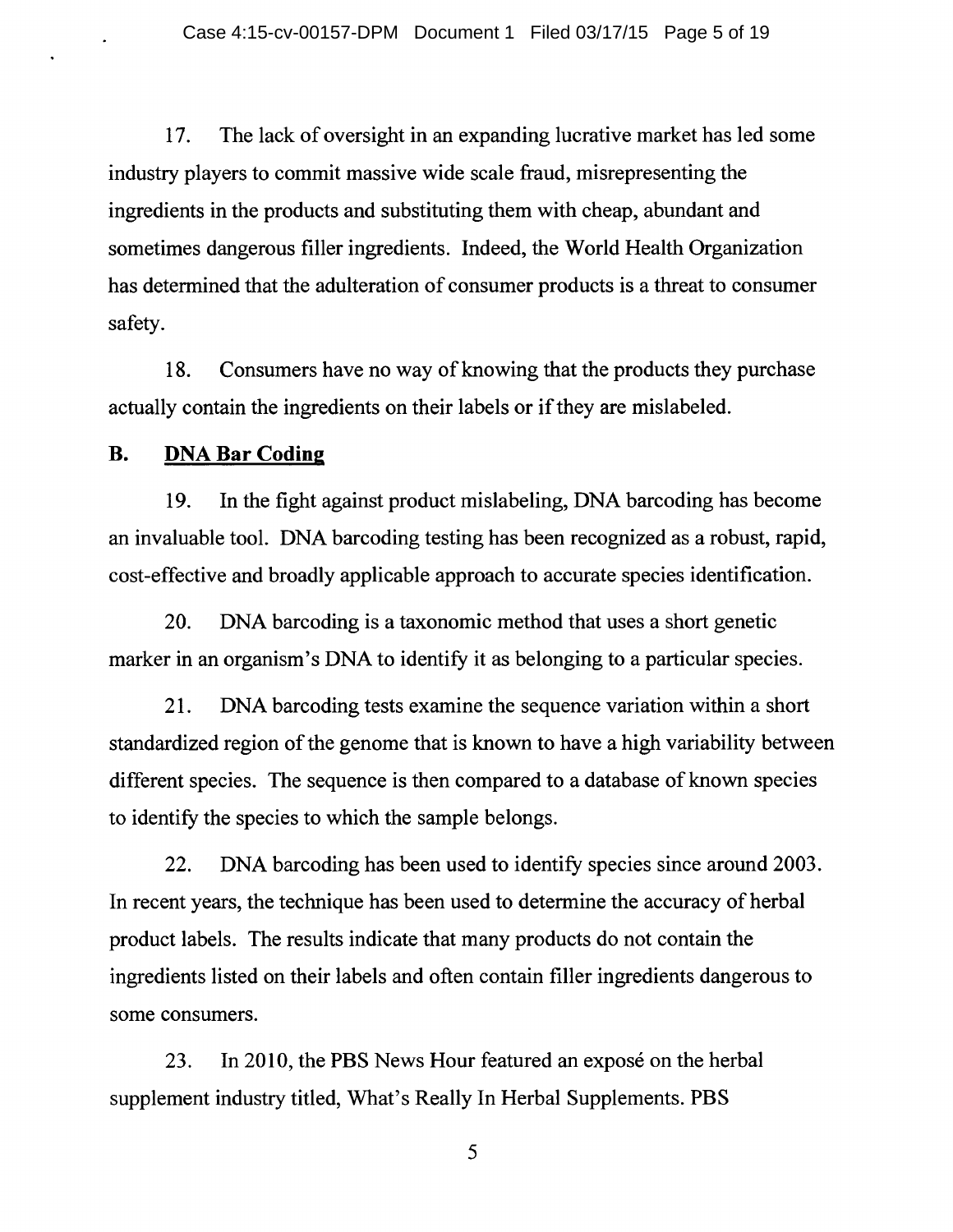commissioned a series of DNA barcoding tests on popular dietary supplements and found that 38% of the 16 supplement samples tested were "suspect or outright frauds."

24. A DNA bar coding study published in 2011 noted that a large percentage of herbal teas generated DNA identifications not found on the product labels.

25. Similarly, the results of a 2012 DNA barcoding study from Stonybrook University found that of the 36 samples of commercial black cohash dietary supplements purchased online and at retail stores, one-quarter contained no black cohash DNA whatsoever.

26. In a 2013 study of commercial dietary supplements sold in the United States and Canada, researchers also found rampant mislabeling. Specifically, the results revealed the following:

- echinacea supplements were found to include ground up bitter weed, which has been linked to rashes, nausea and flatulence;
- several St. John's wort samples contained no St. John's wort DNA, and instead included rice or Alexandria senna, a powerful laxative;
- gingko biloba supplements, promoted as memory enhancers, were mixed with fillers and black walnut, a potentially deadly hazard for people with nut allergies; and
- numerous products tested positive for undisclosed fillers such as rice, soybeans and wheat, "which is a health concern for people allergic to these plants, as well as people seeking gluten free products."

27. Dr. David A. Baker, author of the black cohash study commented to *The New York Times* for an article concerning the state of supplement regulation in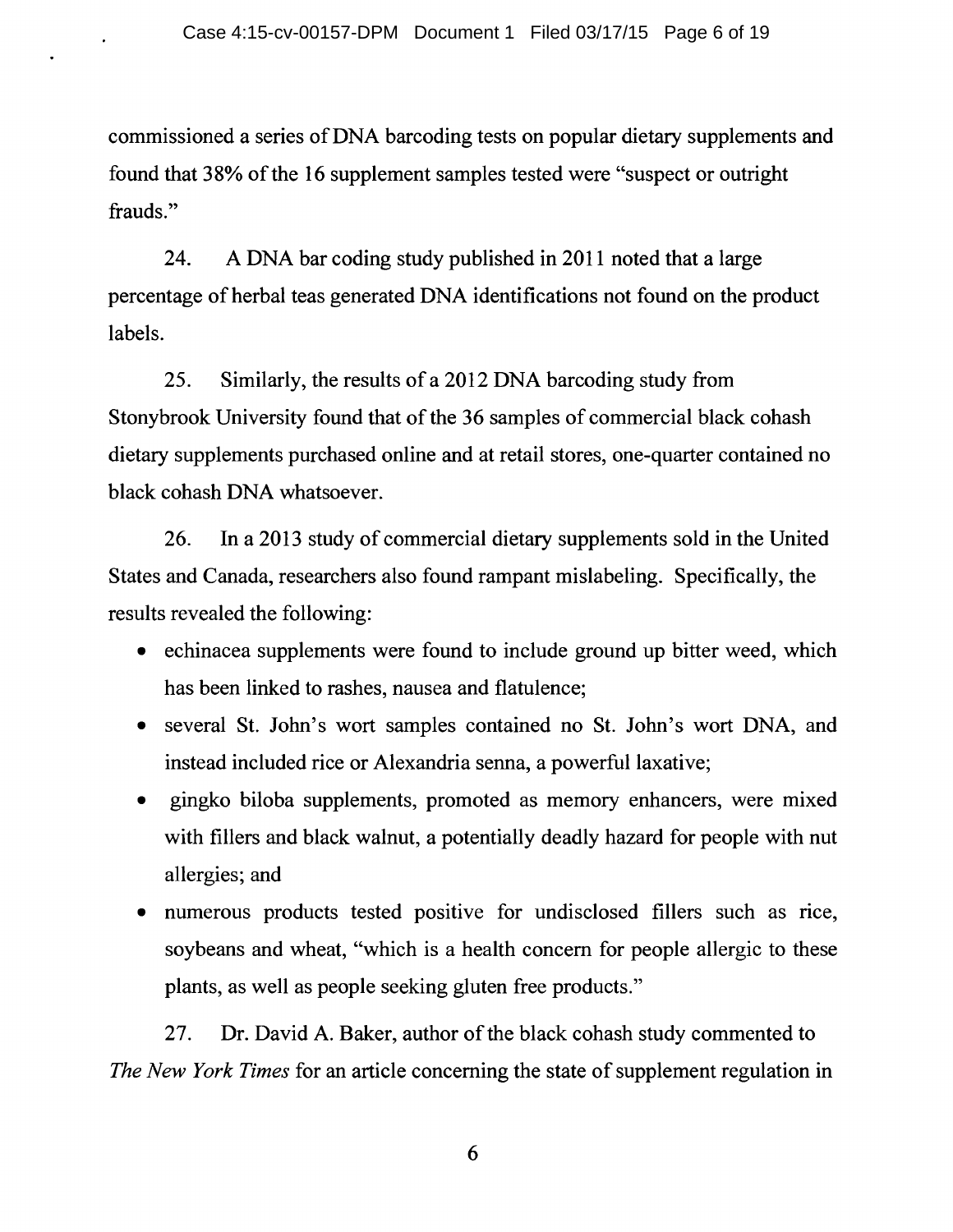2013. He described it as the "the Wild West" and said consumers had no idea how few safeguards were in place. Dr. Baker further stated:

If you had a child who was sick and three out of 10 penicillin pills were fake, everybody would be up in arms. But it's O.K. to buy a supplement where three out of 10 pills are fake. I don't understand it. Why does this industry get away with that?

# **C. The Mislabeled Products**

28. Wal-Mart is the world's largest retailer and operates more than 4,100 retail stores in the United States. Wal-Mart is also a major online retailer, selling a wide variety of products through its website, www.walmart.com.

29. On March 2, 1999, the United States Patent and Trademark Office registered the trademark for Spring Valley to Wal-Mart.

30. The Spring Valley™ brand is Wal-Mart's store brand, under which it markets and sells in its retail and online stores a wide variety of vitamins, minerals and dietary supplements, including the Mislabeled Products.

31. Wal-Mart maintains a dedicated portion of its online retail stores to its line of Spring Valley<sup>TM</sup> products. Accessible from www.walmart.com/springvalley.

32. Wal-Mart sells Garlic Supplements capsules under its Spring Valley™ brand. According to the product labels, they are sold for "Heart Health."

33. The labels on the Garlic Supplement products list only the following ingredients: allium sativum, soybean oil, gelatin, glycerin, and silica.

34. A Wal-Mart bottle of 120 purported 1000

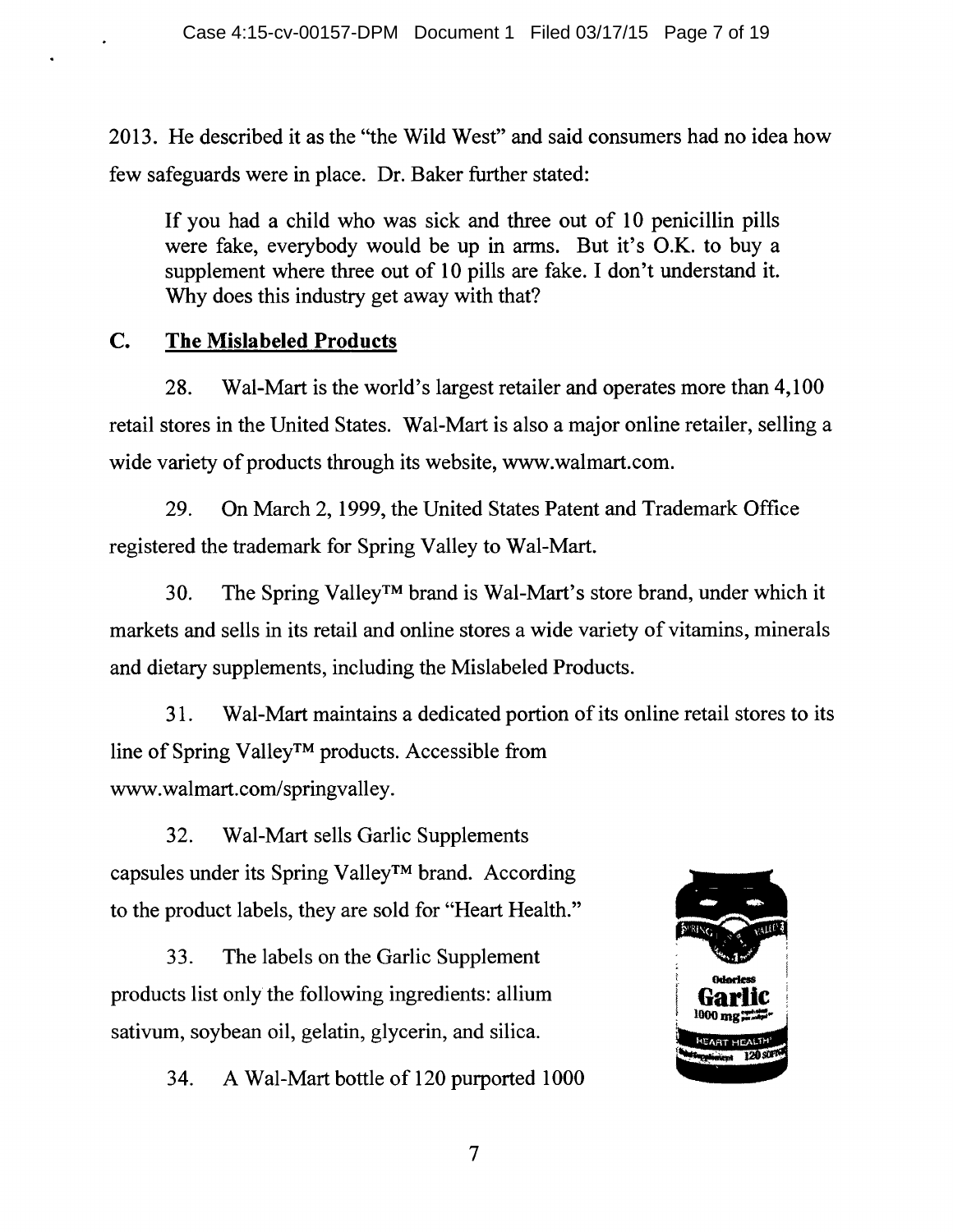mg Garlic Supplement capsules sells for approximately \$3 .88.

### **D. Wal-Mart's Bait and Switch**

35. In 2015, the Office of the Attorney General of New York conducted an investigation of Wal-Mart's practices with respect to the mislabeling and contamination of Wal-Mart's Spring Valley™ Dietary Supplements.

36. The investigation included a DNA barcode analysis of six Wal-Mart Spring Valley™ products: gingko biloba, St. John's wort, ginseng, garlic, echinacea and saw palmetto.

37. The results showed that only four percent (4%) of ninety tests yielded DNA for plants consistent with the product label. Even those tests which produced positive results revealed that the listed ingredients did not predominate. More than half of the tests (56%) yielded no plant DNA at all.

38. With respect to the testing of Wal-Mart's Spring Valley™ Echinacea products, no echinacea DNA was identified. In fact, the fifteen tests identified no plant genetic material whatsoever.

39. On February 2, 2015, the Office of the Attorney General of the State of New York issued a letter to Wal-Mart's President and CEO, Doug McMillon demanding that Wal-Mart "cease and desist engaging in the sale of adulterated and/or mislabeled herbal dietary supplements" and to immediately stop the sale of certain lots of the Mislabeled Products.

40. In connection with the action, New York Attorney General Eric Schneiderman said:

> This investigation makes one thing abundantly clear: the old adage "buyer beware" may be especially true for consumers of herbal supplements . . . . The DNA test results seem to confirm long-standing questions about the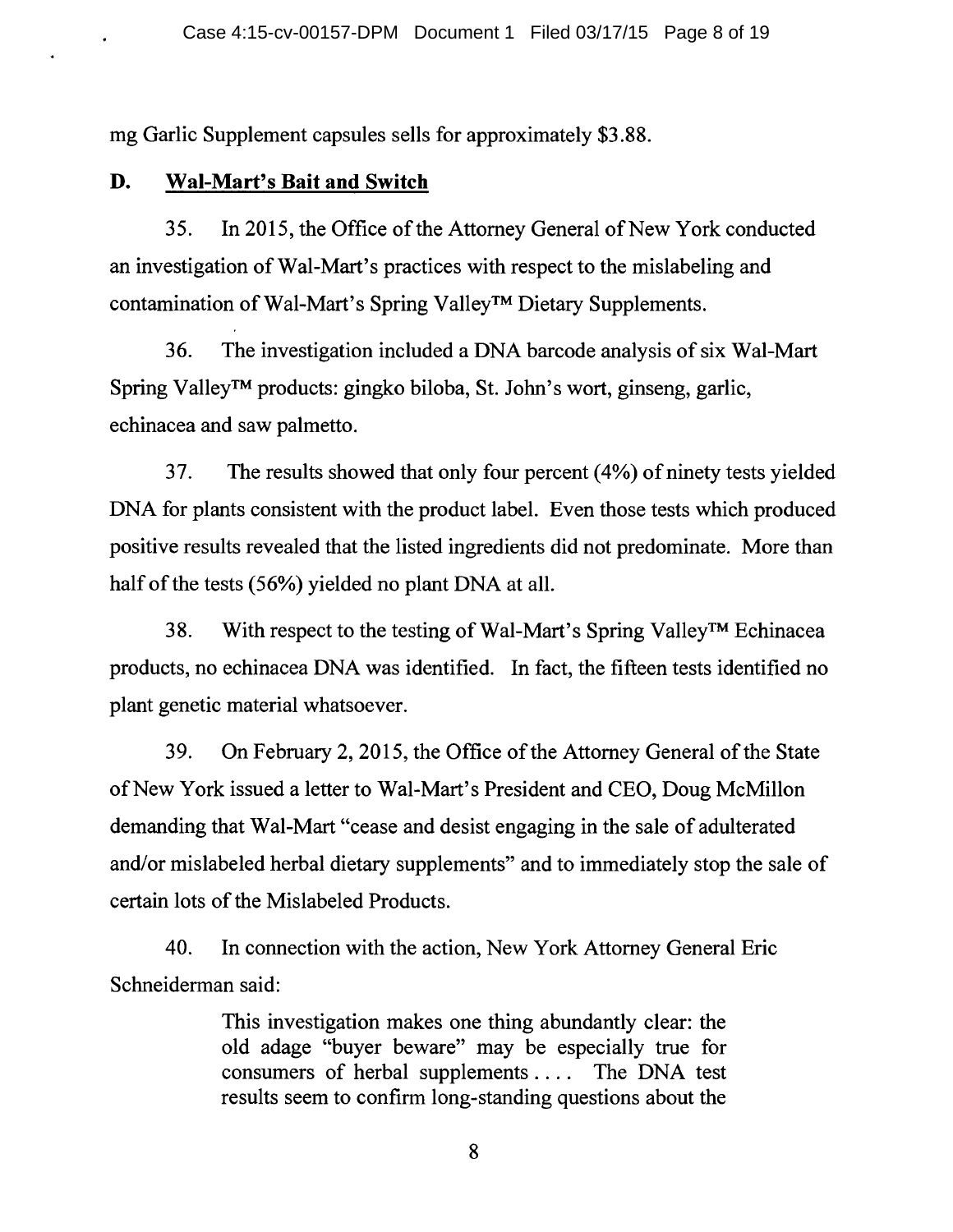herbal supplement industry. Mislabeling, contamination, and false advertising are illegal. They also pose unacceptable risks to New York families-especially those with allergies to hidden ingredients. At the end of the day, American corporations must step up to the plate and ensure that their customers are getting what they pay for, especially when it involves promises of good health.

41. Dr. Arthur P. Grollman, Professor of Pharmacological Sciences at Stonybrook University, praised the study's methodology, noting, "[t]his study undertaken by Attorney General Schneiderman's office is a well-controlled, scientifically-based documentation of the outrageous degree of adulteration in the herbal supplement industry."

42. Wal-Mart has continued to sell other lots of the Mislabeled Products, which upon information and belief, remain available online and at Wal-Mart locations throughout the United States.

## CLASS REPRESENTATION ALLEGATIONS

43. Plaintiff seeks to represent a class defined as all persons in the United States who purchased the Mislabeled Products, excluding those that made such purchase for purpose of resale (the "Class").

44. Excluded from the Class are Wal-Mart and the Doe Defendants, their current and former officers and directors, members of their immediate families, their legal representatives, heirs, successors, or assigns and any entity in which Wal-Mart or the Doe Defendants has a controlling interest. Also excluded from the Class is any person or entity that excludes itself by requesting exclusion from the Class in accordance with requirements to be approved by the Court.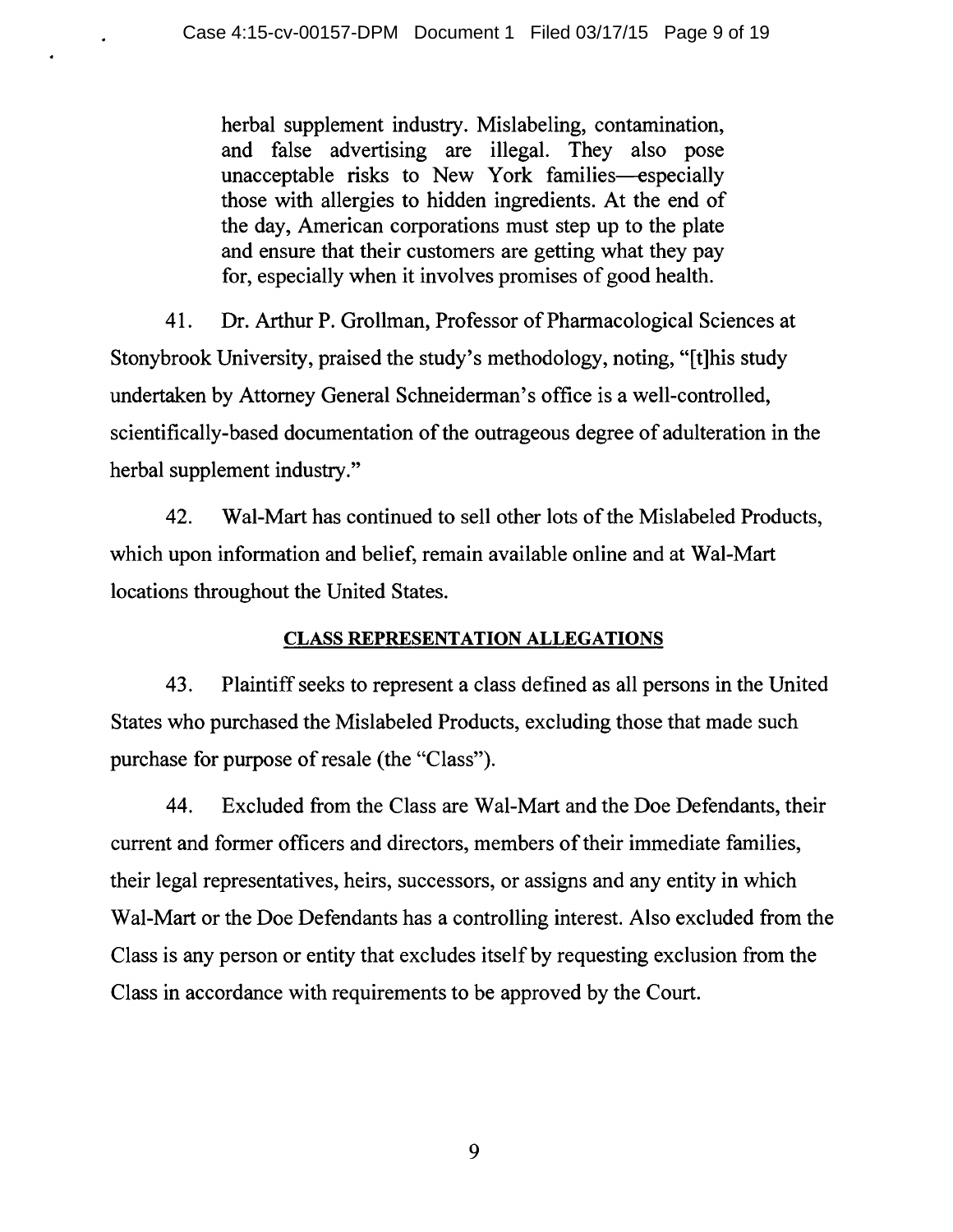..

45. Plaintiff also seeks to represent a sub-class of Class members who purchased the Mislabeled Products in Florida State (the "Florida Sub-Class" or the "Sub-Class").

46. Wal-Mart sells the Mislabeled Products online and in its retail stores across the United States. Plaintiff estimates that there are millions of prospective class members and many thousands of prospective Florida Sub-Class members. Accordingly, members of the Class (and Sub-Class) are so numerous that their individual joinder herein is impracticable. The precise number of Class and Sub-Class members and their identities are unknown to Plaintiff at this time but may be determined through discovery. Class members may be notified of the pendency of this action by mail and/or publication through the distribution records of Wal-Mart.

47. Common questions of law and fact exist as to all Class members and predominate over questions affecting only individual Class members. Common legal and factual questions include, but are not limited to:

- a. whether the Mislabeled Product actually contains the ingredients indicated on the product label;
- b. whether the Mislabeled Product actually contains the ingredients indicated on the product label in the concentrations indicated on the product label;
- c. whether Defendant made any express warranties in connection with the sale of the Mislabeled Product;
- d. whether Defendant breached any of those express warranties in connection with the sale of the Mislabeled Product;
- e. whether Defendant breached an implied warranty of merchantability in connection with the sale of the Mislabeled Product;
- f. whether Defendant was unjustly enriched by its conduct;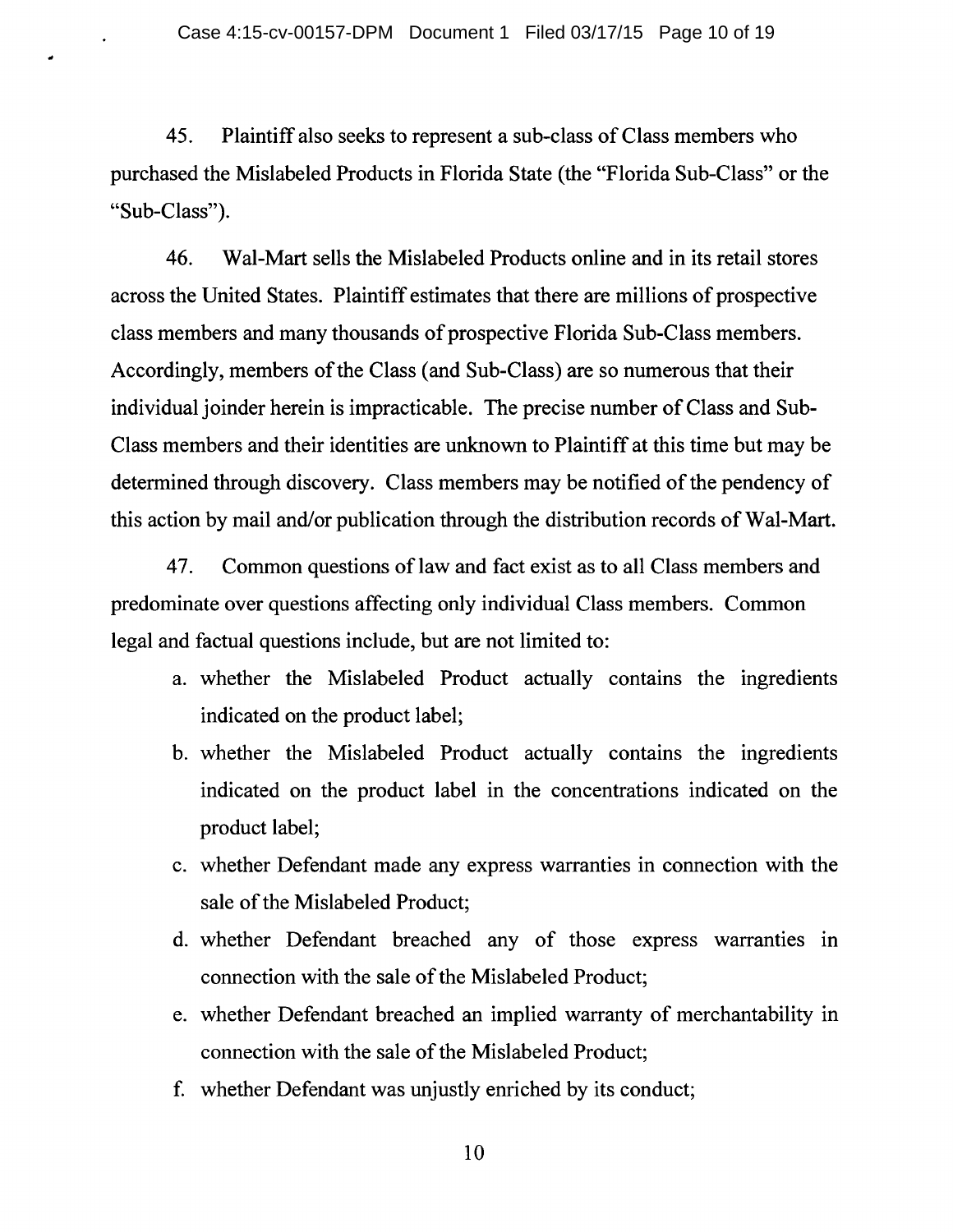- g. whether Defendant was negligent in making any misrepresentations about the ingredients and concentrations of ingredients in the Mislabeled Product;
- h. whether Defendant's actions as stated herein were deceptive acts or practices; and
- i. whether Plaintiff and Class members suffered damages and if so the measure of damages.

48. The claims of the named Plaintiff are typical of the claims of the Class in that Plaintiff was exposed to Wal-Mart's false, misleading and misbranded labels, purchased the Mislabeled Product, and suffered losses as a result of her purchases.

49. The claims of the named Plaintiff are typical of the claims of the Sub-Class in that Plaintiff purchased the Mislabeled Product in Florida State, and suffered losses as a result of her purchases.

50. Plaintiff is an adequate representative of the Class (and Sub-Class) because his interests do not conflict with the interests of the Class members he seeks to represent, he has retained competent counsel experienced in prosecuting class actions, and he intends to prosecute this action vigorously. The interests of Class members and Sub-Class members will be fairly and adequately protected by Plaintiff and her counsel.

51. The class mechanism is superior to other available means for the fair and efficient adjudication of the claims of the Class members. Each individual Class member may lack the resources to undergo the burden and expense of individual prosecution of the complex and extensive litigation necessary to establish Defendant's liability. Individualized litigation increases the delay and expense to all parties and multiplies the burden on the judicial system presented by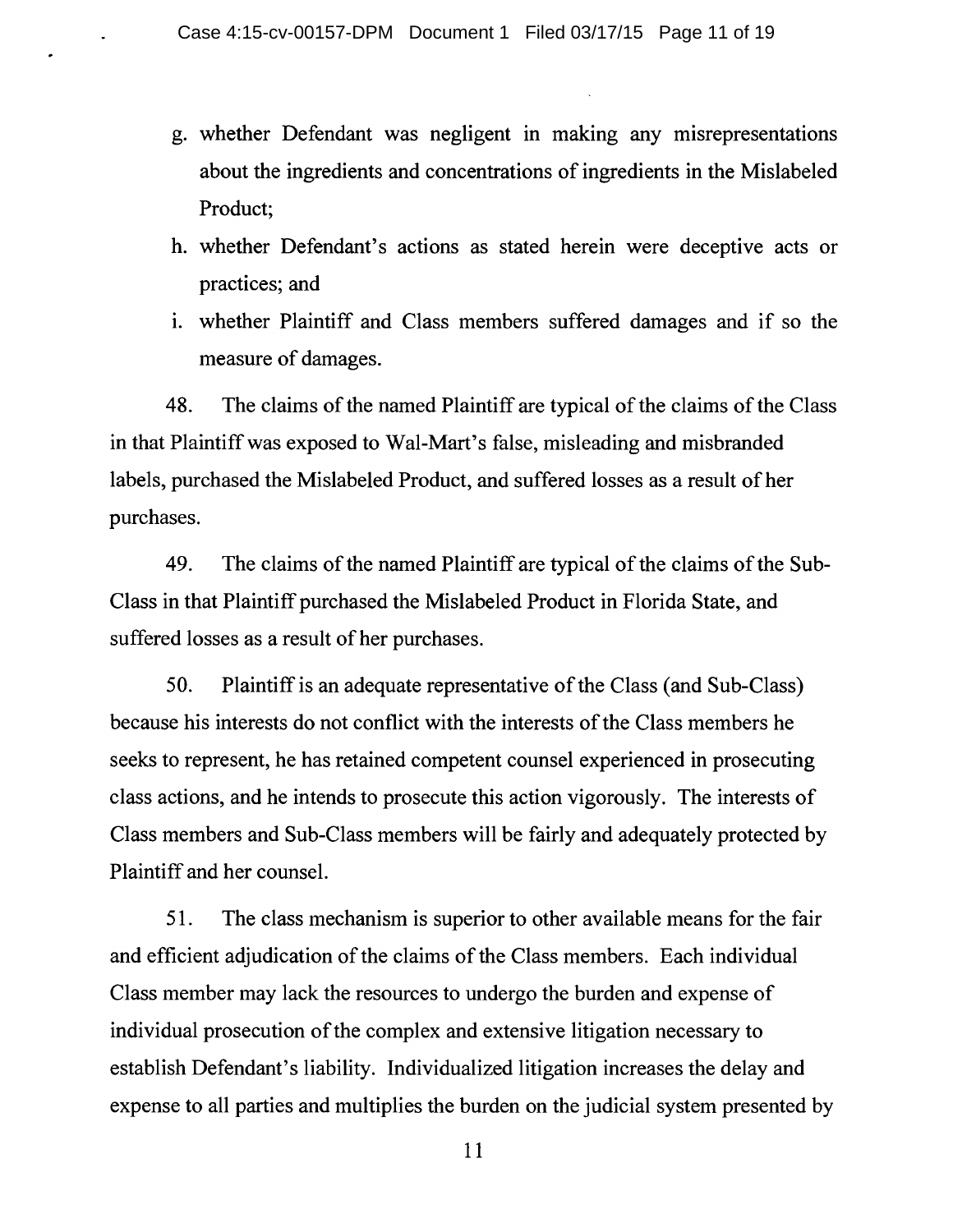the complex legal and factual issues of this case. Individualized litigation also presents a potential for inconsistent or contradictory judgments. In contrast, the class action device presents far fewer management difficulties and provides the benefits of single adjudication, economy of scale, and comprehensive supervision by a single court on the issue of Defendant's liability. Class treatment of the liability issues will ensure that all claims and claimants are before this Court for consistent adjudication of the liability issues.

## **COUNT I Breach Of Express Warranty (On Behalf of a Nationwide Class)**

52. Plaintiff repeats the allegations contained in the paragraphs above as if fully set forth herein.

53. Plaintiff brings this Count individually and on behalf of the members of the Class.

54. In connection with the sale of the Mislabeled Product, Wal-Mart issued express warranties concerning the ingredients in the Product, the concentrations of those ingredients and the product's effects.

5 5. Defendant's affirmations of fact and promises made to Plaintiff and the Class on the Product labels and packaging materials became part of the basis of the bargain between Wal-Mart and Plaintiff and the Class Members, thereby creating express warranties that the Product would conform to Wal-Mart's affirmations of fact, representations, promises, and descriptions.

56. Wal-Mart breached the written warranties because each of the express warranties is provably false and misleading. The Mislabeled Product does not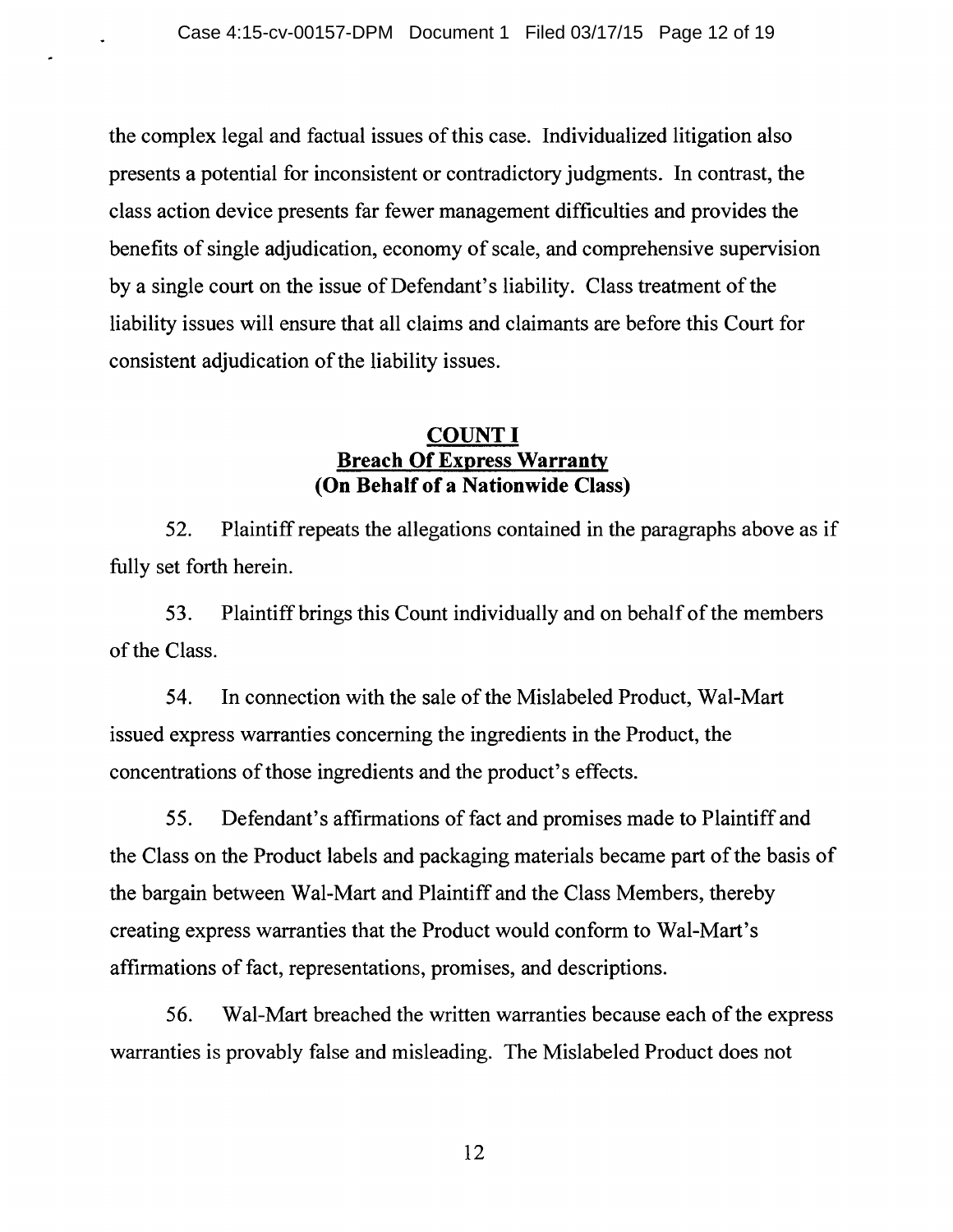include ingredients listed on the Product labels in the concentrations indicated on the labels.

57. Plaintiff and the Class Members were injured as a direct and proximate result of Wal-Mart's breach because: (a) they would not have purchased the Mislabeled Product if they had known the truth about the product; (b) they paid for the Product due to the false and misleading labeling; and (c) the Product did not have the quality, effectiveness, or value promised. As a result, Plaintiff and the Class have been damaged in the full amount of the purchase price of the Product.

## COUNT II Breach of Implied Warranty of Merchantability (On Behalf of a Nationwide Class)

58. Plaintiff incorporates by reference and re-alleges each and every allegation set forth above as though fully set forth herein.

59. Plaintiff brings this claim individually and on behalf of the members of the proposed Class against Wal-Mart.

60. The Mislabeled Product is unmerchantable because it does not contain the ingredients or concentrations of ingredients as indicated on the product's labels and as a result does not have the pharmacological effects that Wal-Mart maintains on the labeling for the Mislabeled Product.

61. The Mislabeled Product was unmerchantable at the time it left the location where it was created, and remained unmerchantable at all times after that. This unmerchantability is inherent in the Product.

62. Plaintiff notified Wal-Mart of the acts constituting breach of the implied warranty of merchantability, both for himself and the Class. Plaintiff and other Class members suffered injury as a result of these breaches of warranty, for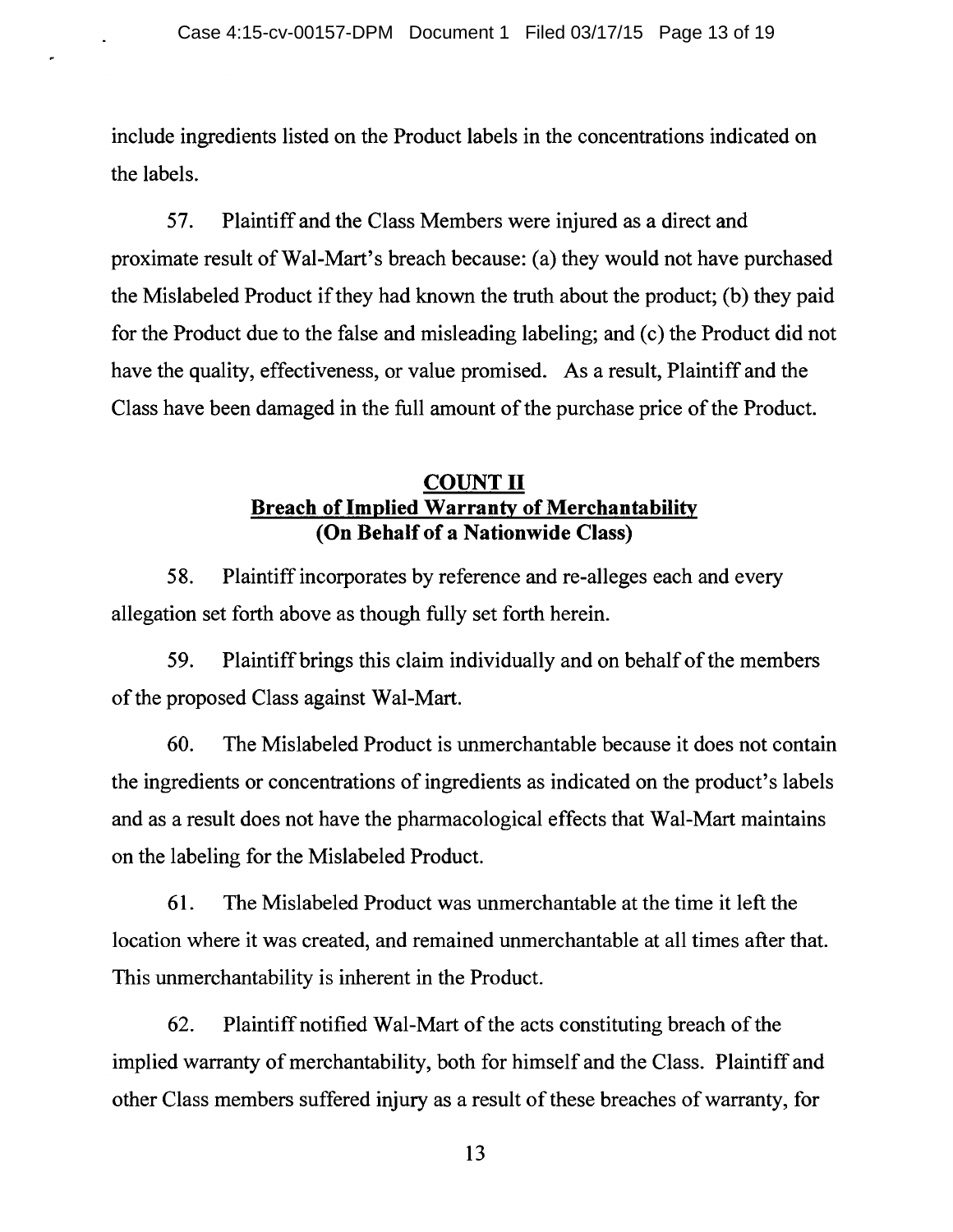which Plaintiff hereby prays, because they paid for and received the Mislabeled Product that was not fit for sale in the marketplace.

## **COUNT III Negligent Misrepresentation (On Behalf of a Nationwide Class)**

63. Plaintiff incorporates by reference and re-alleges each and every allegation set forth above as though fully set forth herein.

64. Plaintiff brings this claim individually and on behalf of the members of the proposed Class against Wal-Mart.

65. To make a claim for negligent misrepresentation, Plaintiff must show the following: 1) Defendant made representations in the course of its business; 2) Defendant supplied "false information" for the guidance of others in its business; 3) Defendant did not exercise reasonable care or competence in obtaining or communicating the information; and 4) Plaintiff suffered pecuniary loss by justifiably relying on the misrepresentation.

66. All of these factors exist here. Defendant advertised and made false, misleading, and deceptive claims about the Mislabeled Product. Namely, Defendant claimed that the Mislabeled Product contained labeled ingredients in specific concentrations.

67. Defendant's representations were not true, and Wal-Mart did not exercise reasonable care or competence in obtaining or communicating this information.

68. Plaintiff and the Class relied on Defendant's representations in purchasing the Mislabeled Product. There would be no other reason to purchase a dietary supplement in specific concentrations if the product did not contain those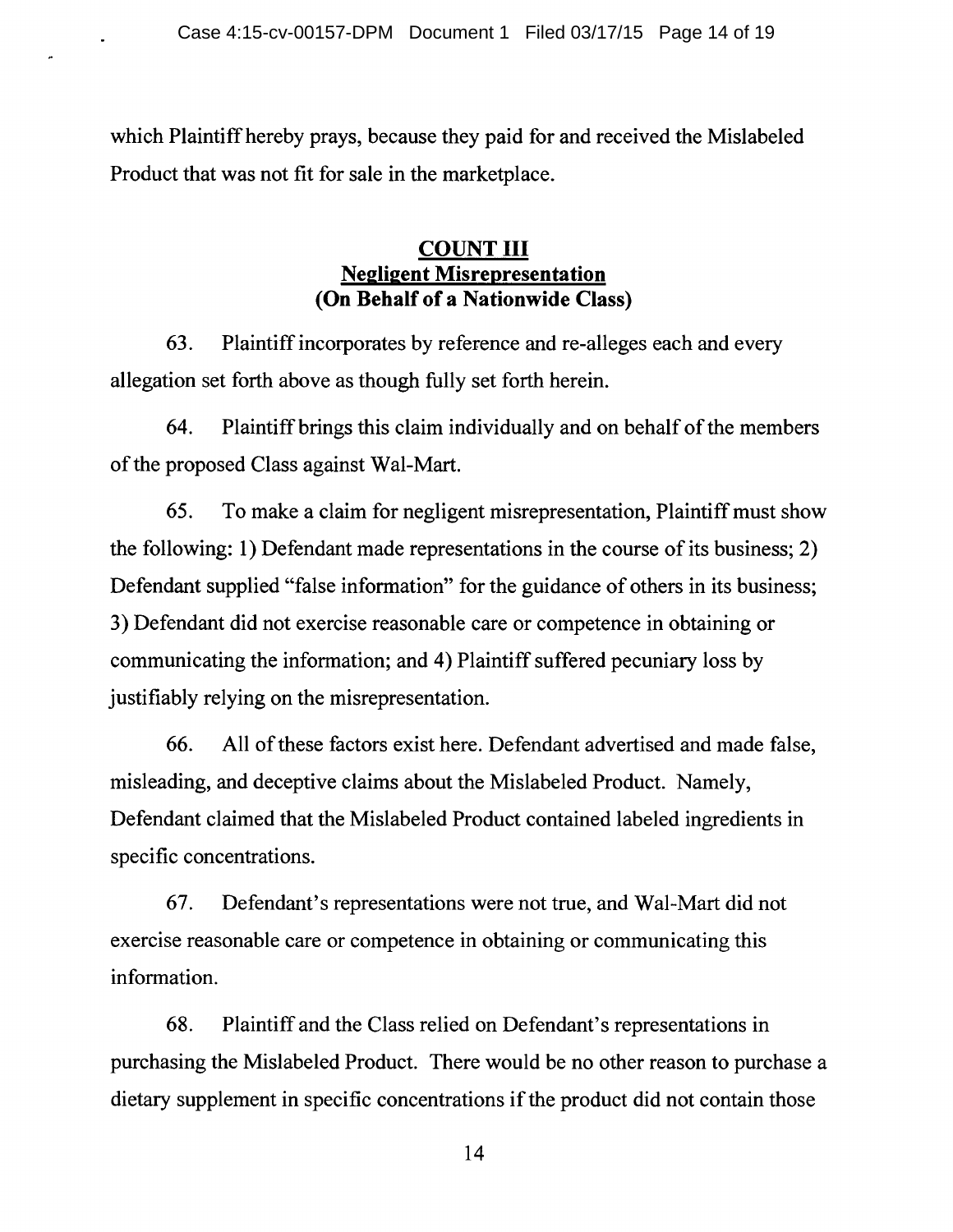ingredients in those concentrations. As a result, Plaintiff and the Class were damaged by their purchase of the Mislabeled Product.

69. Plaintiff and the class suffered pecuniary loss in the amount of the purchase price of the Mislabeled Product.

## **Count IV Breach of the Florida Deceptive and Unfair Trade Practices Act (Fla. Stat. § 501.201,** *et seq.)*  **(On Behalf of Plaintiff and a Florida Sub-Class)**

70. Plaintiff repeats the allegations contained in the foregoing paragraphs as if fully set forth herein.

71. Plaintiff brings this cause of action individually and on behalf of the members of the Florida Sub-Class against Wal-Mart pursuant to the Florida Deceptive and Unfair Trade Practices Act, Fla. Stat. § 501.201 *et seq.,*  ("FDUTPA") .

72. Plaintiff is a "consumer" as defined by Florida Statute § 501.203(7), and the subject transactions are "trade or commerce" as defined by Florida Statute § 501.203(8).

73. Defendant markets, distributes, and sells "goods" within the meaning of the FDUTPA.

74. The FDUPTA was enacted to protect unfair methods of competition, or unconscionable, deceptive, or unfair acts or practices in the conduct of any trade or commerce.

75. Defendant's representations and sales of the Mislabeled Product in Florida State violates FDUTPA and are specifically proscribed in § 501.201, *et seq.* because Wal-Mart led consumers to believe that the Mislabeled Product contained labeled ingredients in specific concentrations. Wal-Mart's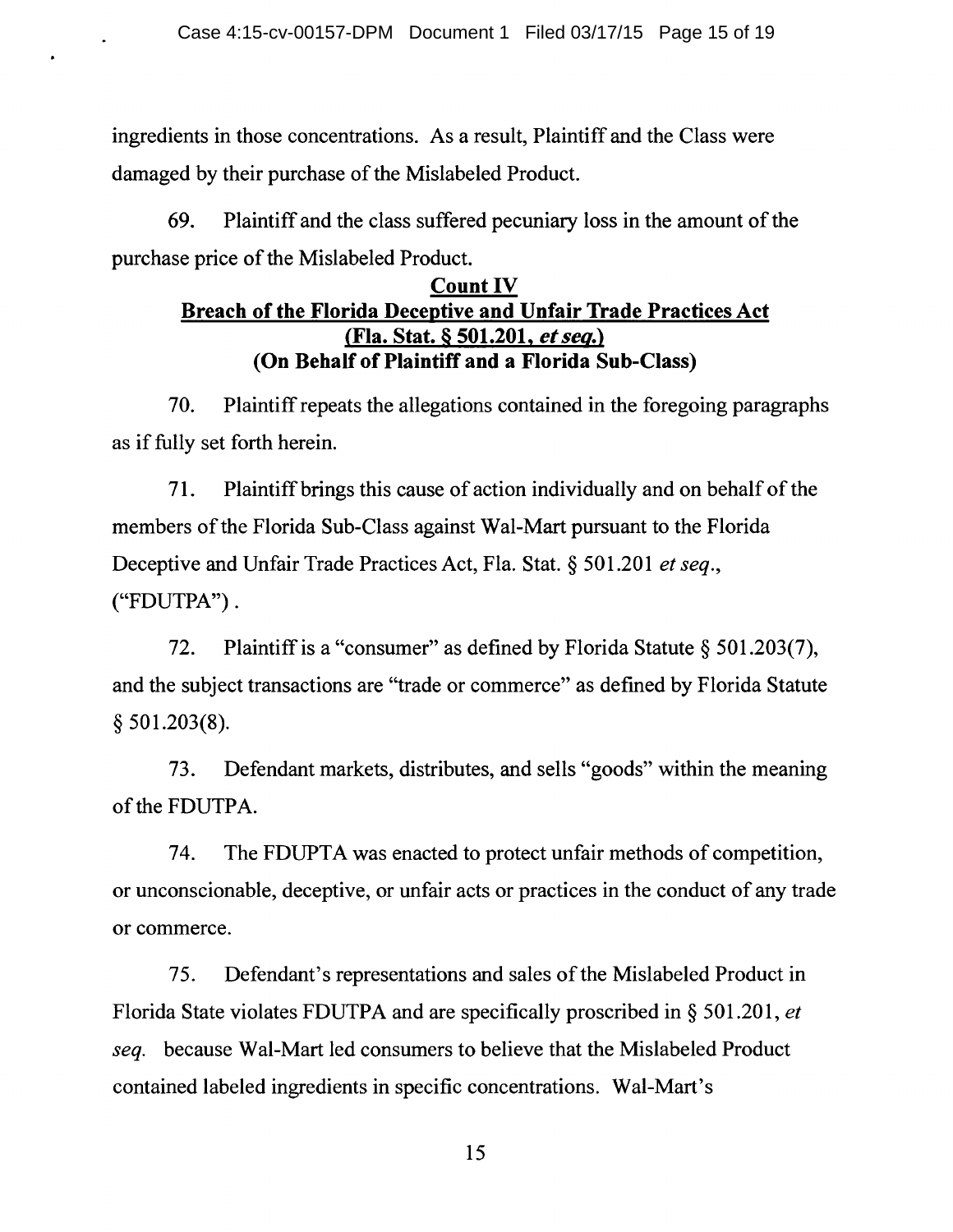representations of the Mislabeled Product in Florida are inherently and materially deceptive and misleading in a material respect which was known, or should have been known by reasonable care by Wal-Mart.

76. Plaintiff and Sub-Class Members were unaware of the fact that Defendant's Mislabeled Products did not contain the listed herbs and, instead, contained contaminants, substitutes and fillers not listed on the product labels.

77. The materially misleading conduct of Defendant alleged herein was directed at the public at large.

78. Plaintiff and Florida Sub-Class members would not have purchased the "Spring Valley" branded supplements had they known that the product did not contain the listed herbs and, instead, contained contaminants, substitutes and fillers not listed on the product labels.

79. Defendant's acts and practices described above are likely to mislead a reasonable consumer acting reasonably under the circumstances and therefore, violated the FDUTPA.

80. As a result of Defendant's deceptive and misleading acts, Plaintiff and members of the Florida State Sub-Class have been injured, in amounts to be proven at trial, because they purchased the Mislabeled Product without knowing that the item they purchased is distinct from that identified on the Product's labels, and would not have made that purchase if in possession of that information.

81. Pursuant to 501.211(1), Plaintiff and Sub-Class members seek declaratory judgment, restitution and disgorgement.

82. Additionally, Plaintiff and Sub-Class members seek damages, attorneys' fees and costs under§ 501.211 (2) and§ 501.2105. Plaintiff and Sub-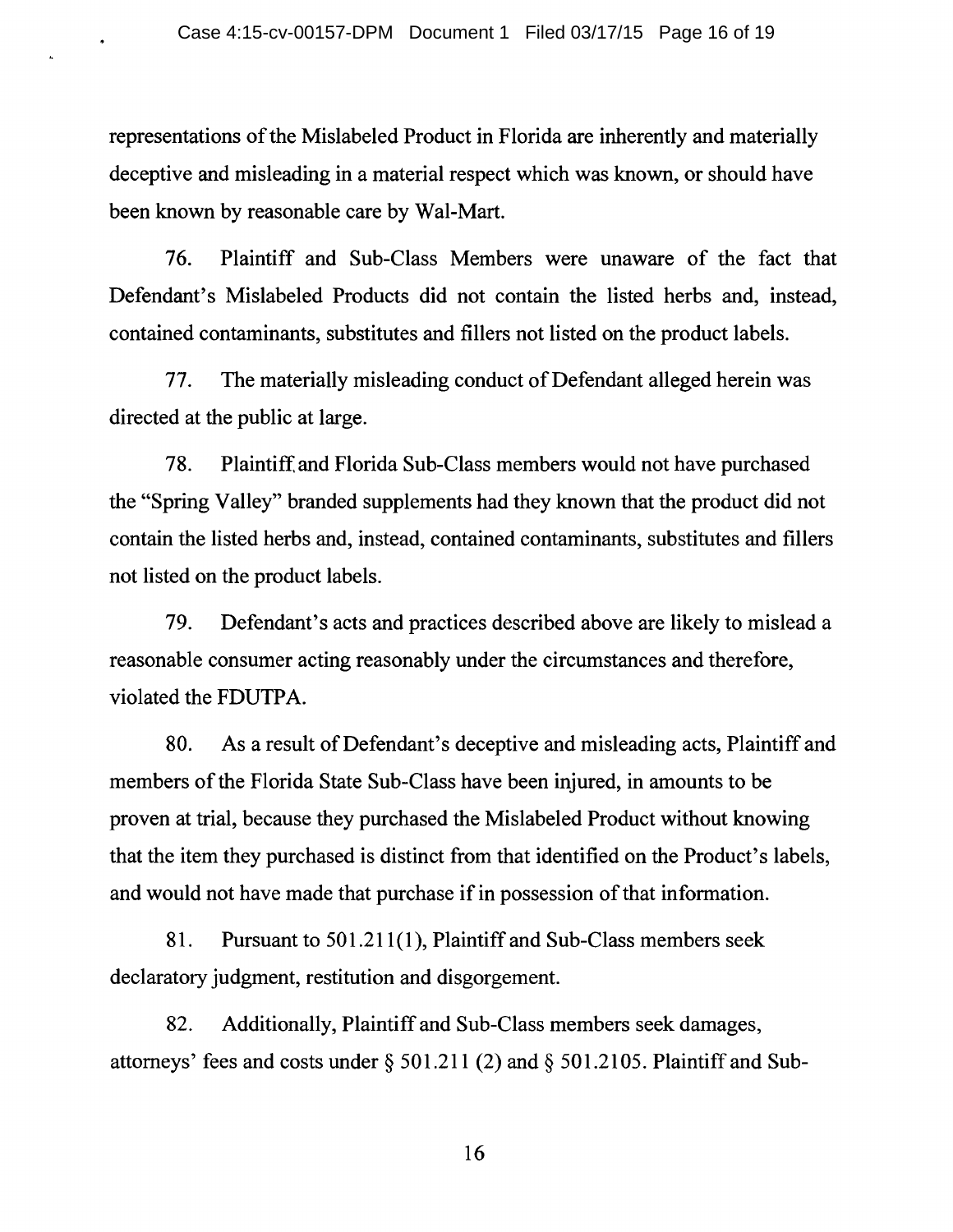Class members reserve the right to allege all other violations under FDUPTA as Defendant's conduct is currently ongoing.

### **COUNT V** (Unjust Enrichment) (On Behalf of a Nationwide Class)

83. Plaintiff repeats the allegations contained in the foregoing paragraphs as if fully set forth herein.

84. Plaintiff brings this cause of action individually and on behalf of the members of the Class.

85. An unjust enrichment claim requires two fundamental elements - the defendant received a benefit from the plaintiff and it would be inequitable for the defendant to retain that benefit without compensating the plaintiff.

86. Plaintiff and Class members conferred a benefit on Wal-Mart by purchasing the Mislabeled Product.

87. Wal-Mart has been unjustly enriched in retaining the revenues derived from Class members' purchases of the Mislabeled Product; retention under these circumstances is unjust and inequitable because the Product did not contain the ingredients indicated on its product labels in the concentrations indicated on the labels.

88. Because Wal-Mart's retention of the non-gratuitous benefit conferred on it by Plaintiff and Class members is unjust and inequitable, Defendant must pay restitution to Plaintiff and the Class members for its unjust enrichment, as ordered by the Court.

WHEREFORE, Plaintiff prays for relief and judgment, as follows: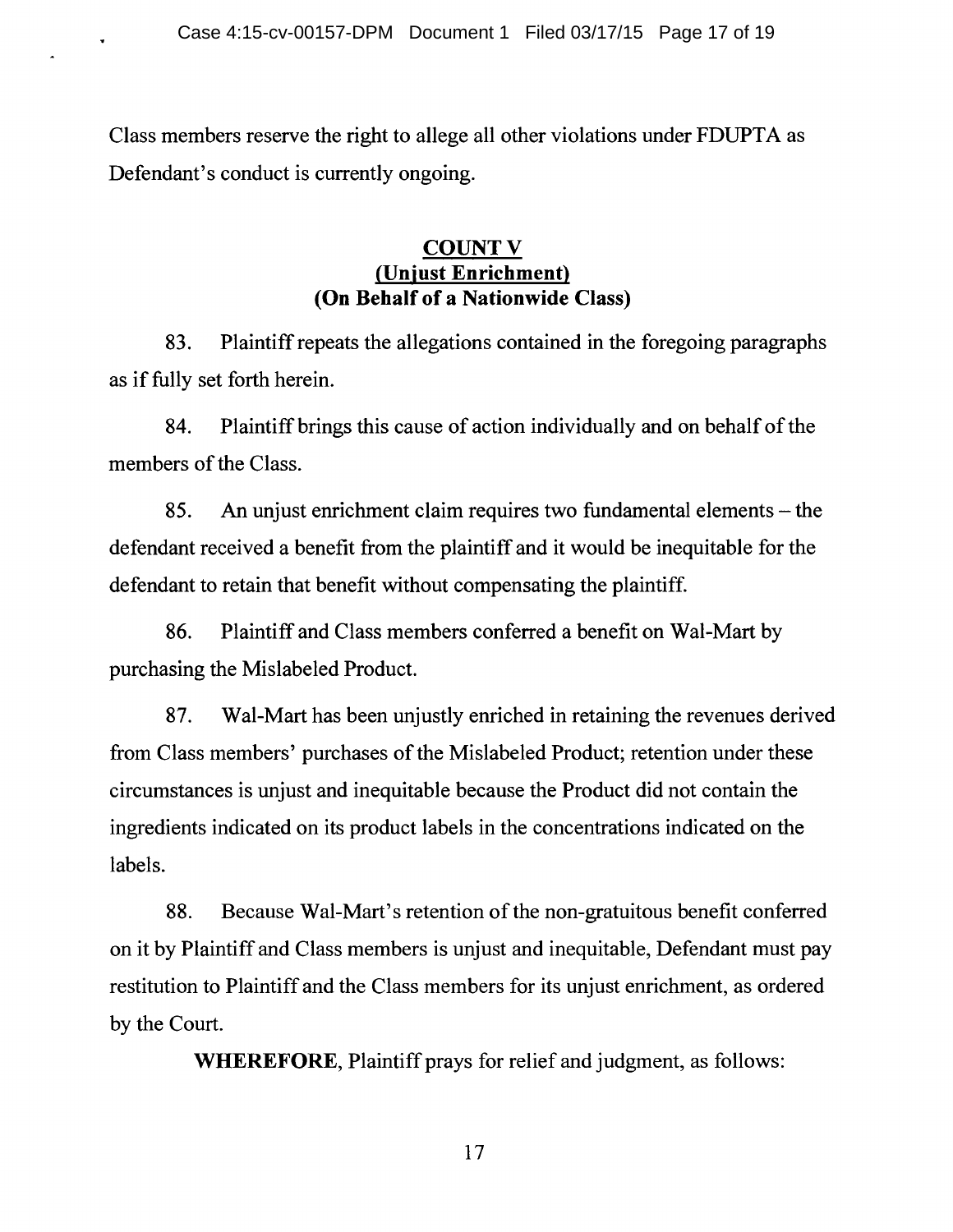A. Determining that this action is properly maintainable as a class action and certifying Plaintiff as Class representative and appointing her counsel as Counsel for the Class;

B. For an order declaring that the Defendant's conduct violates the statutes and laws referenced herein;

C. Awarding compensatory and punitive damages in favor of Plaintiff and members of the Class against Wal-Mart for all damages sustained as a result of the Defendant's wrongdoing, in an amount to be proven at trial, including interest thereon;

D. Awarding injunctive relief against Defendant to prevent it from continuing its ongoing unfair, unconscionable, and/or deceptive acts and practices;

E. For an order of restitution and/or disgorgement and all other forms of equitable monetary relief;

F. A warding Plaintiff and members the Class their reasonable costs and expenses incurred in this action, including counsel fees and expert fees; and

G. Awarding such other and further equitable relief as the Court may deem just and proper.

#### **JURY DEMAND**

Plaintiff hereby demands a trial by jury on all claims so triable in this action.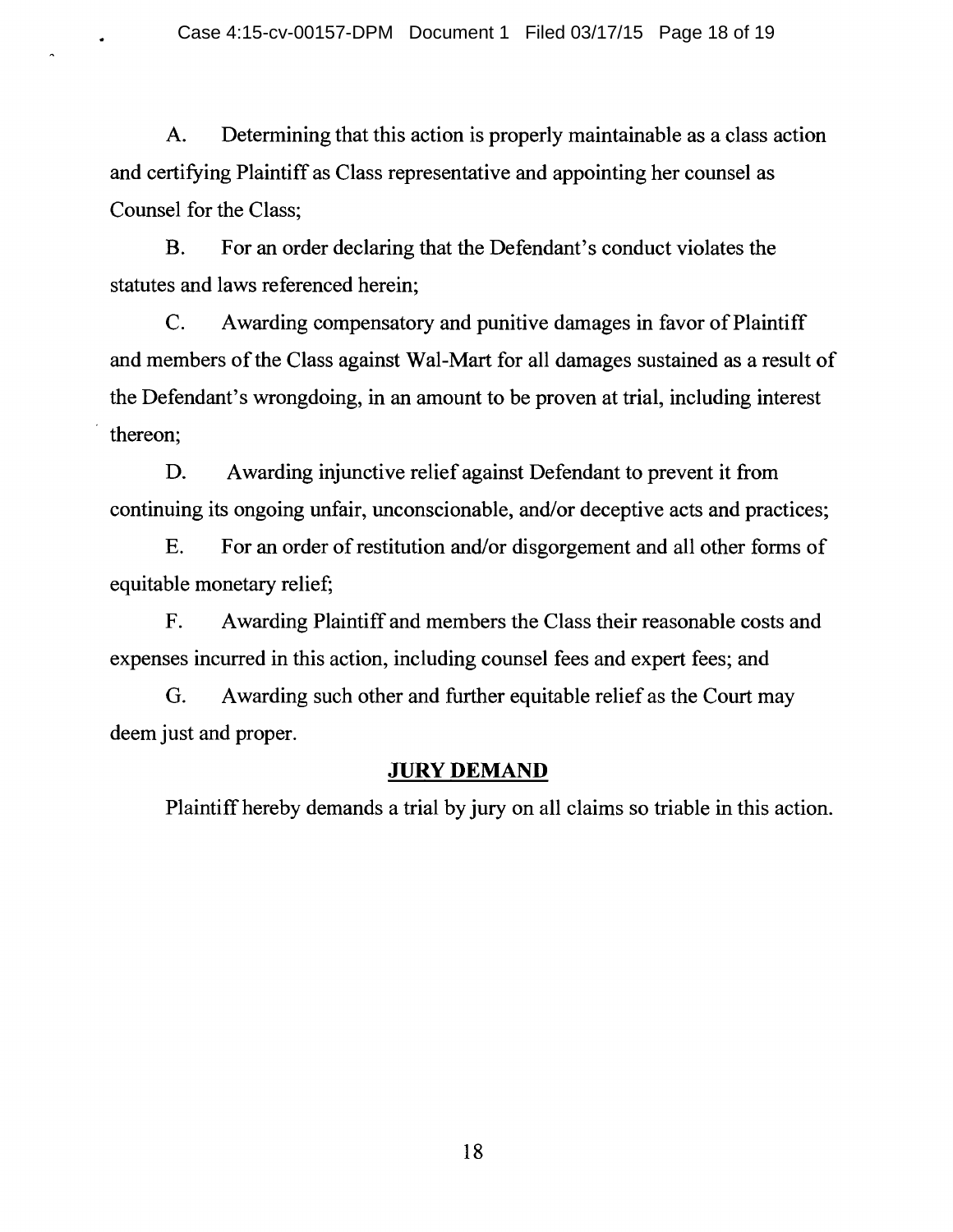Dated: March 17, 2015 Respectfully submitted,

..

 $\lambda$ 

**Carney Bates & Pulliam PLLC**  Sarney Bates & Pulliam PLLC<br>(Cardell K William

Randall K. Pulliam (ABN 98105) rpulliam@cbplaw.com Joseph Henry "Hank" Bates, III (ABN 98063) Hbates@cbplaw.com 2800 Cantrell, Suite 510 Little Rock, AR 72202 Phone: (501) 312-8500 Fax: (501) 312-8505

## **LEVI & KORSINSKY LLP**

Shannon L. Hopkins shopkins@zlk.com Nancy A. Kulesa nkulesa@zlk.com 733 Summer Street, Suite 304 Stamford, CT 06901 Telephone: (212) 363-7500 Facsimile: (866) 367-6510